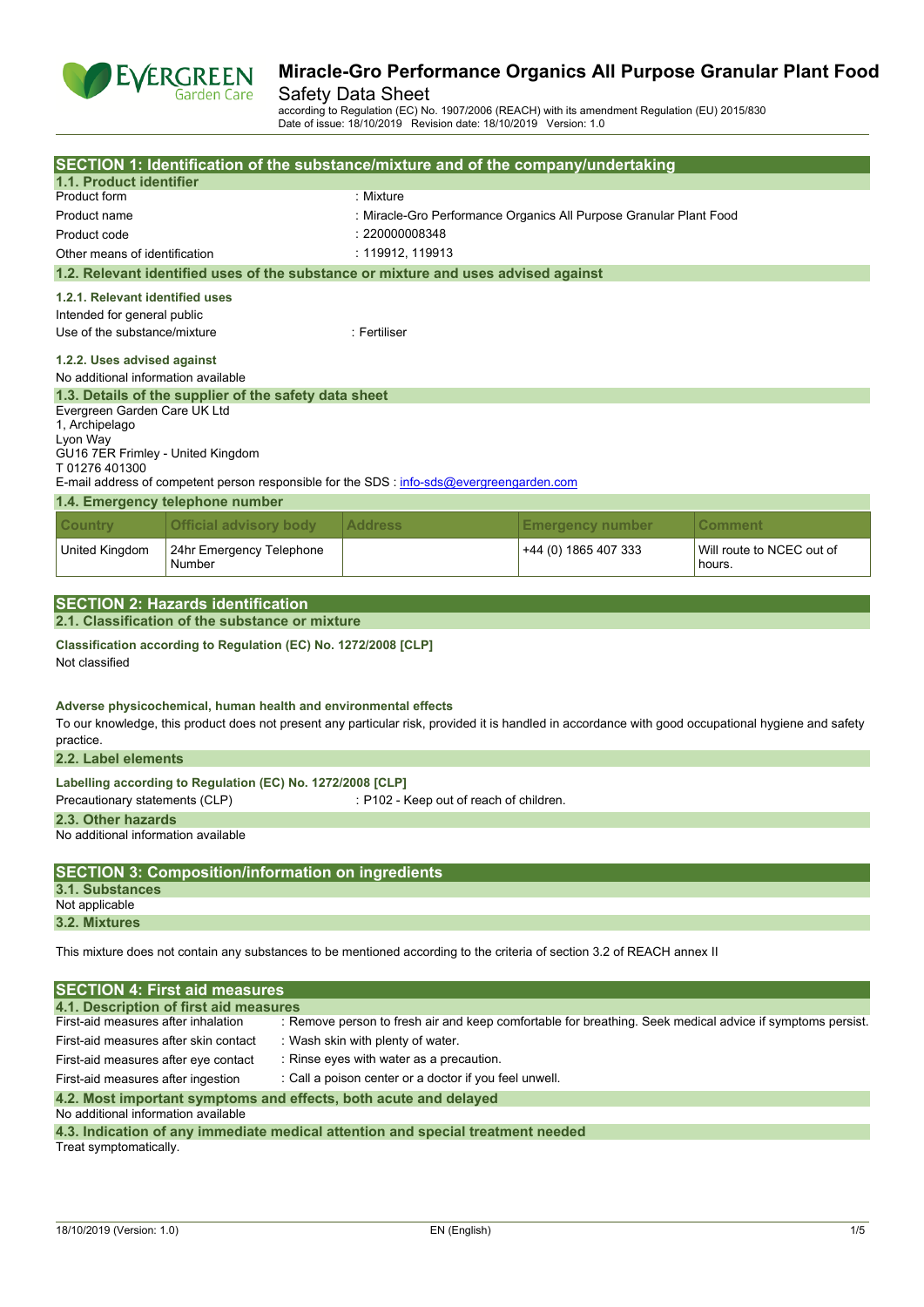## Safety Data Sheet

according to Regulation (EC) No. 1907/2006 (REACH) with its amendment Regulation (EU) 2015/830

| according to Regulation (EC) No. 1907/2000 (REACH) with its amendment Regulation (EO) 2015/630 |                                                                                                                                             |
|------------------------------------------------------------------------------------------------|---------------------------------------------------------------------------------------------------------------------------------------------|
| <b>SECTION 5: Firefighting measures</b><br>5.1. Extinguishing media                            |                                                                                                                                             |
| Suitable extinguishing media                                                                   | : Water spray. Dry powder. Foam.                                                                                                            |
| 5.2. Special hazards arising from the substance or mixture                                     |                                                                                                                                             |
| Hazardous decomposition products in case of fire                                               | : Toxic fumes may be released.                                                                                                              |
| 5.3. Advice for firefighters                                                                   |                                                                                                                                             |
| Protection during firefighting                                                                 | : Do not attempt to take action without suitable protective equipment. Self-contained<br>breathing apparatus. Complete protective clothing. |
| <b>SECTION 6: Accidental release measures</b>                                                  |                                                                                                                                             |
| 6.1. Personal precautions, protective equipment and emergency procedures                       |                                                                                                                                             |
| 6.1.1. For non-emergency personnel                                                             |                                                                                                                                             |
| Emergency procedures                                                                           | : Ventilate spillage area.                                                                                                                  |
| 6.1.2. For emergency responders                                                                |                                                                                                                                             |
| Protective equipment                                                                           | : Do not attempt to take action without suitable protective equipment. For further information                                              |
|                                                                                                | refer to section 8: "Exposure controls/personal protection".                                                                                |
| <b>6.2. Environmental precautions</b>                                                          |                                                                                                                                             |
| Avoid release to the environment.                                                              |                                                                                                                                             |
| 6.3. Methods and material for containment and cleaning up<br>Methods for cleaning up           | : Sweep up or mechanically recover the product. Avoid dust formation.                                                                       |
| Other information                                                                              | : Store in labeled containers for disposal. Dispose of materials or solid residues at an authorized site.                                   |
| 6.4. Reference to other sections                                                               |                                                                                                                                             |
| For further information refer to section 13.                                                   |                                                                                                                                             |
| <b>SECTION 7: Handling and storage</b>                                                         |                                                                                                                                             |
| 7.1. Precautions for safe handling                                                             |                                                                                                                                             |
| Precautions for safe handling                                                                  | : Ensure good ventilation of the work station. Wear personal protective equipment.                                                          |
| Hygiene measures                                                                               | : Do not eat, drink or smoke when using this product. Always wash hands after handling the<br>product.                                      |
| 7.2. Conditions for safe storage, including any incompatibilities<br>Storage conditions        | : Store in a dry, well-ventilated place. Keep cool.                                                                                         |
| 7.3. Specific end use(s)                                                                       |                                                                                                                                             |
| No additional information available                                                            |                                                                                                                                             |
| <b>SECTION 8: Exposure controls/personal protection</b>                                        |                                                                                                                                             |
| 8.1. Control parameters                                                                        |                                                                                                                                             |
| No additional information available<br>8.2. Exposure controls                                  |                                                                                                                                             |
| Appropriate engineering controls:                                                              |                                                                                                                                             |
| Ensure good ventilation of the work station.                                                   |                                                                                                                                             |
| Hand protection:                                                                               |                                                                                                                                             |
| Protective gloves                                                                              |                                                                                                                                             |
| Eye protection:                                                                                |                                                                                                                                             |
| Safety glasses                                                                                 |                                                                                                                                             |
| Skin and body protection:                                                                      |                                                                                                                                             |
| Wear suitable protective clothing                                                              |                                                                                                                                             |
| <b>Respiratory protection:</b>                                                                 |                                                                                                                                             |
| In case of insufficient ventilation, wear suitable respiratory equipment                       |                                                                                                                                             |
| <b>Environmental exposure controls:</b>                                                        |                                                                                                                                             |
| Avoid release to the environment.                                                              |                                                                                                                                             |

| <b>SECTION 9: Physical and chemical properties</b> |                                                            |  |
|----------------------------------------------------|------------------------------------------------------------|--|
|                                                    | 9.1. Information on basic physical and chemical properties |  |
| Physical state                                     | :Solid, granular                                           |  |
| Colour                                             | : Grev brown                                               |  |
| Odour                                              | : Manure                                                   |  |
|                                                    |                                                            |  |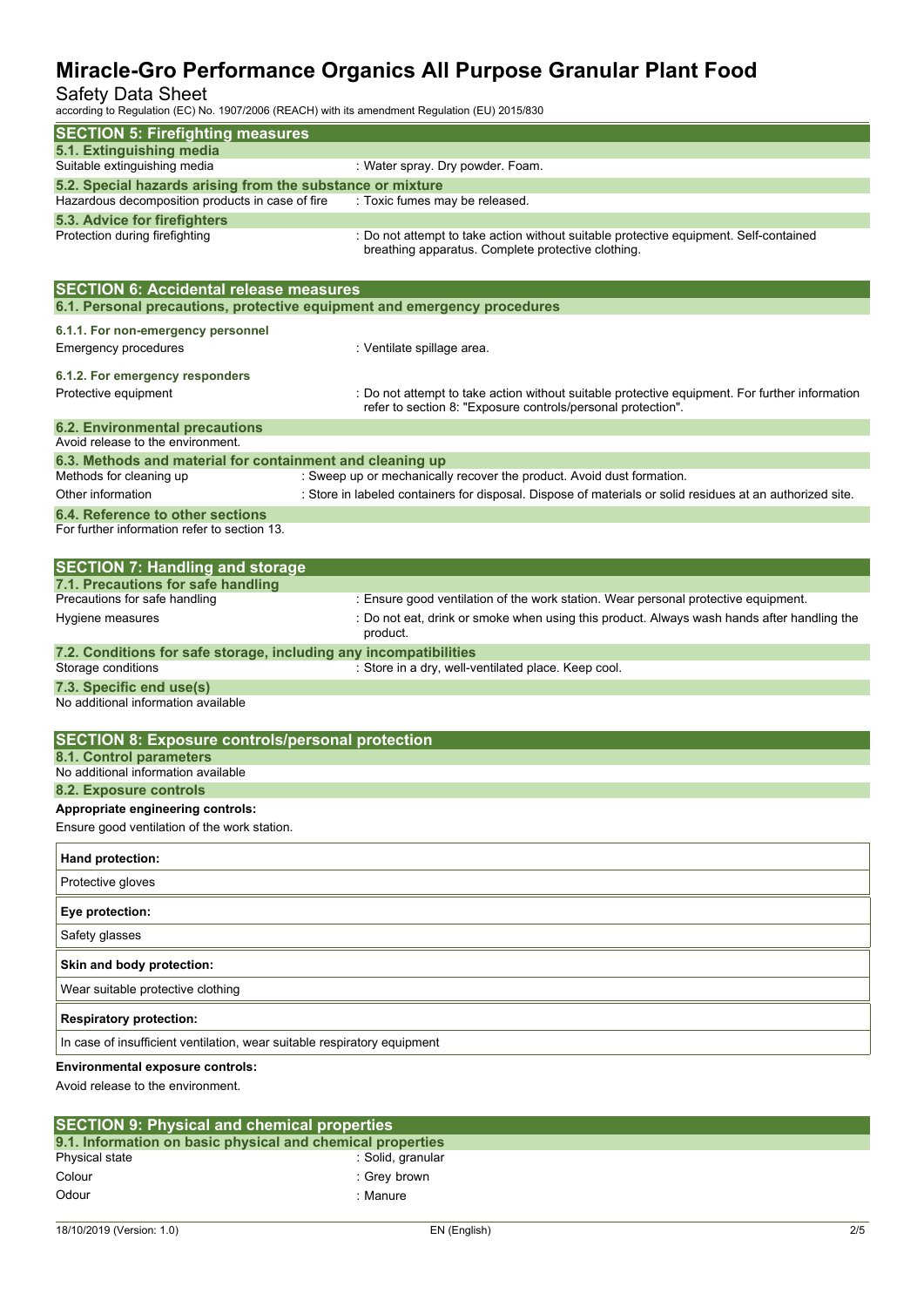# Safety Data Sheet

according to Regulation (EC) No. 1907/2006 (REACH) with its amendment Regulation (EU) 2015/830

| Odour threshold                            | : Not applicable    |
|--------------------------------------------|---------------------|
| рH                                         | : Not available     |
| Relative evaporation rate (butylacetate=1) | : Not applicable    |
| Melting point                              | : Not applicable    |
| Freezing point                             | : Not applicable    |
| Boiling point                              | : Not applicable    |
| Flash point                                | : No data available |
| Auto-ignition temperature                  | : No data available |
| Decomposition temperature                  | : No data available |
| Flammability (solid, gas)                  | : No data available |
| Vapour pressure                            | : Not applicable    |
| Relative vapour density at 20 °C           | : Not applicable    |
| Relative density                           | : 900g/l            |
| Solubility                                 | : Not applicable    |
| Log Pow                                    | : No data available |
| Viscosity, kinematic                       | : Not applicable    |
| Viscosity, dynamic                         | : Not applicable    |
| Explosive properties                       | : No data available |
| Oxidising properties                       | : No data available |
| <b>Explosion limits</b>                    | : Not applicable    |
| 9.2. Other information                     |                     |

No additional information available

| <b>SECTION 10: Stability and reactivity</b> |  |  |  |
|---------------------------------------------|--|--|--|
|---------------------------------------------|--|--|--|

|  |  |  |  | <b>10.1. Reactivity</b> |  |  |
|--|--|--|--|-------------------------|--|--|
|--|--|--|--|-------------------------|--|--|

Under normal conditions of storage and use, hazardous decomposition products should not be produced.

| <b>SECTION 11: Toxicological information</b> |                  |  |
|----------------------------------------------|------------------|--|
| 11.1. Information on toxicological effects   |                  |  |
| Acute toxicity (oral)                        | : Not classified |  |
| Acute toxicity (dermal)                      | : Not classified |  |
| Acute toxicity (inhalation)                  | : Not classified |  |
| Skin corrosion/irritation                    | : Not classified |  |
| Serious eye damage/irritation                | : Not classified |  |
| Respiratory or skin sensitisation            | : Not classified |  |
| Germ cell mutagenicity                       | : Not classified |  |
| Carcinogenicity                              | : Not classified |  |
| Reproductive toxicity                        | : Not classified |  |
| STOT-single exposure                         | : Not classified |  |
| STOT-repeated exposure                       | : Not classified |  |
| Aspiration hazard                            | : Not classified |  |
|                                              |                  |  |
| <b>SECTION 12: Ecological information</b>    |                  |  |
| $40.4$ Tavialing                             |                  |  |

| 12.1. Toxicity           |                                                                                                                            |
|--------------------------|----------------------------------------------------------------------------------------------------------------------------|
| Ecology - general        | : The product is not considered harmful to aquatic organisms nor to cause long-term<br>adverse effects in the environment. |
| Acute aguatic toxicity   | : Not classified                                                                                                           |
| Chronic aquatic toxicity | : Not classified                                                                                                           |
|                          |                                                                                                                            |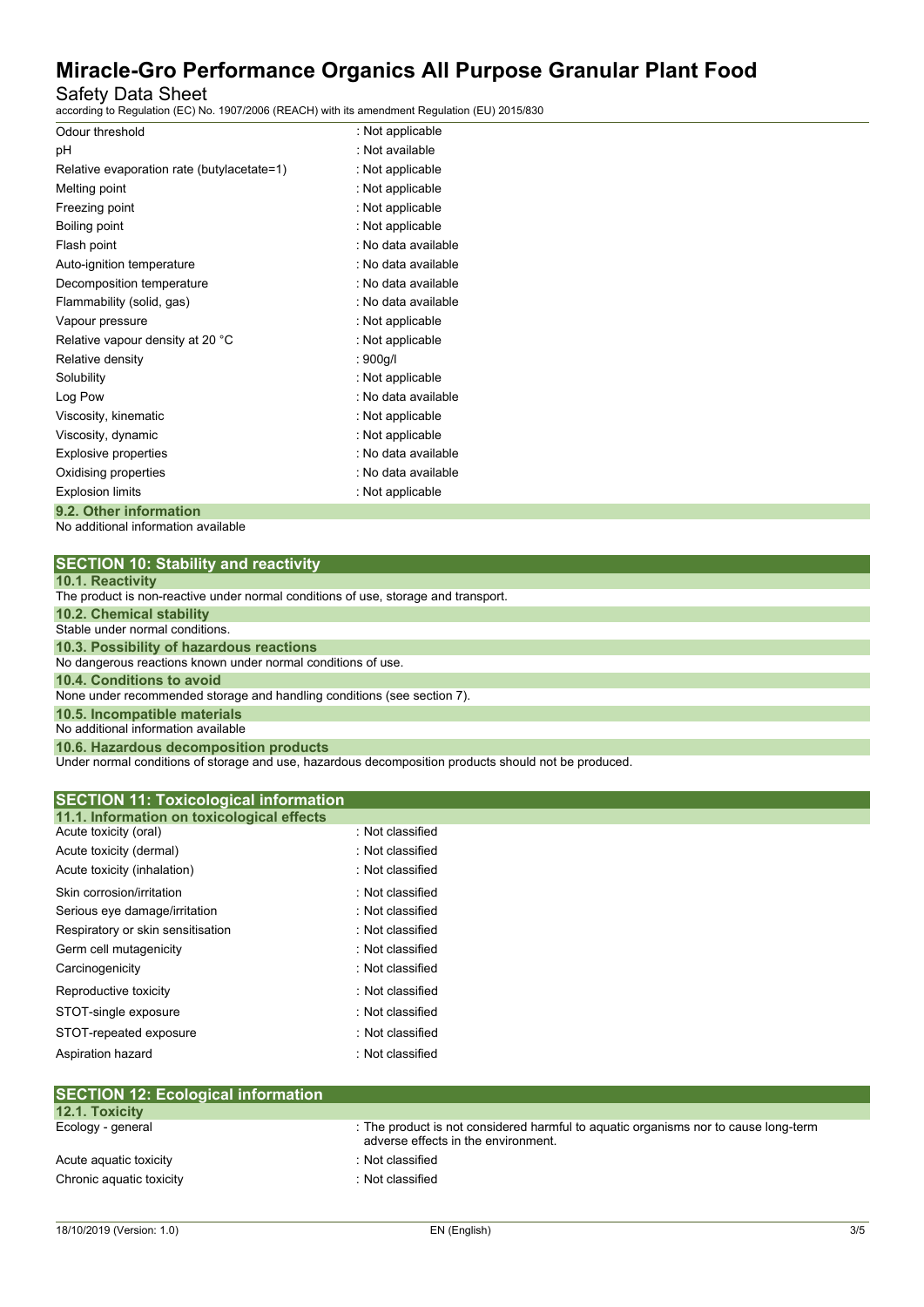## Safety Data Sheet

according to Regulation (EC) No. 1907/2006 (REACH) with its amendment Regulation (EU) 2015/830

| 12.2. Persistence and degradability      |
|------------------------------------------|
| No additional information available      |
| 12.3. Bioaccumulative potential          |
| No additional information available      |
| 12.4. Mobility in soil                   |
| No additional information available      |
| 12.5. Results of PBT and vPvB assessment |
| No additional information available      |
| 12.6. Other adverse effects              |
| No additional information available      |
|                                          |

### **SECTION 13: Disposal considerations**

**13.1. Waste treatment methods**

: Do not contaminate water with the product or its container.

Dispose of contents/container in accordance with licensed collector's sorting instructions. Packaging may be recycled, if local facilities permit.

| <b>SECTION 14: Transport information</b>         |                               |                |                |                |  |  |  |  |
|--------------------------------------------------|-------------------------------|----------------|----------------|----------------|--|--|--|--|
| In accordance with ADR / RID / IMDG / IATA / ADN |                               |                |                |                |  |  |  |  |
| <b>ADR</b>                                       | <b>IMDG</b>                   | <b>IATA</b>    | <b>ADN</b>     | <b>RID</b>     |  |  |  |  |
| 14.1. UN number                                  |                               |                |                |                |  |  |  |  |
| Not applicable                                   | Not applicable                | Not applicable | Not applicable | Not applicable |  |  |  |  |
|                                                  | 14.2. UN proper shipping name |                |                |                |  |  |  |  |
| Not applicable                                   | Not applicable                | Not applicable | Not applicable | Not applicable |  |  |  |  |
| 14.3. Transport hazard class(es)                 |                               |                |                |                |  |  |  |  |
| Not applicable                                   | Not applicable                | Not applicable | Not applicable | Not applicable |  |  |  |  |
| 14.4. Packing group                              |                               |                |                |                |  |  |  |  |
| Not applicable                                   | Not applicable                | Not applicable | Not applicable | Not applicable |  |  |  |  |
| 14.5. Environmental hazards                      |                               |                |                |                |  |  |  |  |
| Not applicable                                   | Not applicable                | Not applicable | Not applicable | Not applicable |  |  |  |  |

No supplementary information available

#### **14.6. Special precautions for user**

**Overland transport:** Not applicable **Transport by sea:** Not applicable **Air transport:** Not applicable **Inland waterway transport:** Not applicable **Rail.transport:** Not applicable

#### **14.7. Transport in bulk according to Annex II of Marpol and the IBC Code** Not applicable

### **SECTION 15: Regulatory information**

**15.1. Safety, health and environmental regulations/legislation specific for the substance or mixture**

### **15.1.1. EU-Regulations**

Contains no REACH substances with Annex XVII restrictions

Contains no substance on the REACH candidate list

Contains no REACH Annex XIV substances

Contains no substance subject to REGULATION (EU) No 649/2012 OF THE EUROPEAN PARLIAMENT AND OF THE COUNCIL of 4 July 2012 concerning the export and import of hazardous chemicals.

Substance(s) are not subject to Regulation (EC) No 850/2004 of the European Parliament and of the Council of 29 April 2004 on persistent organic pollutants and amending Directive 79/117/EEC.